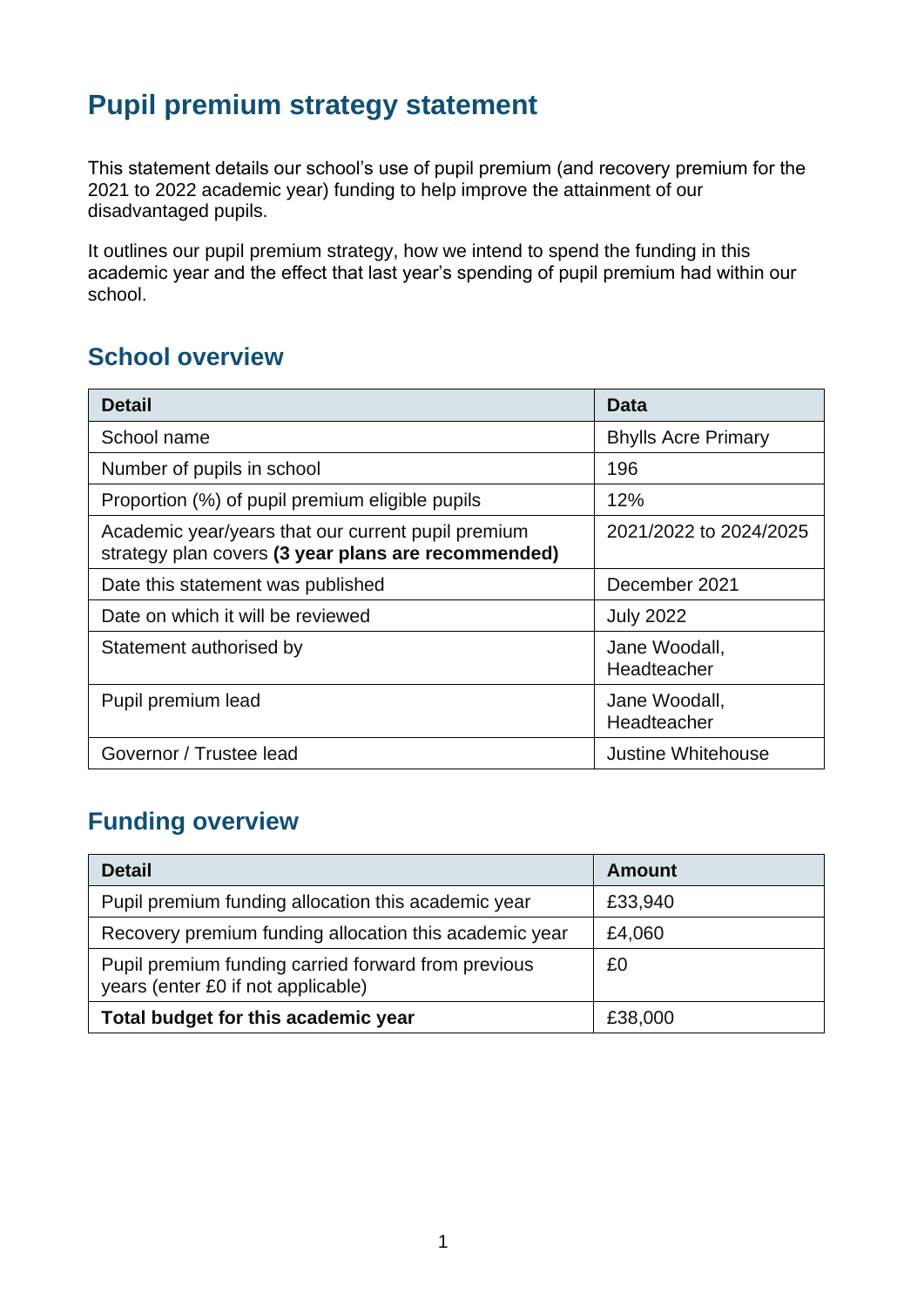# **Part A: Pupil premium strategy plan**

#### **Statement of intent**

Our intention is that all pupils, irrespective of their background or the challenges they face, make good progress and achieve high attainment across all subject areas. The focus of our pupil premium strategy is to support disadvantaged pupils to achieve that goal, including progress for those who are already high attainers.

We will consider the challenges faced by all pupils. The activity we have outlined in this statement is also intended to support their needs, regardless of whether they are disadvantaged or not.

High-quality teaching is at the heart of our approach, with a focus on areas in which disadvantaged pupils require the most support. This is proven to have the greatest impact on closing the disadvantage attainment gap and at the same time will benefit the non-disadvantaged pupils in our school. Implicit in the intended outcomes detailed below, is the intention that non-disadvantaged pupils' attainment will be sustained and improved alongside progress for their disadvantaged peers.

Our strategy is also integral to wider school plans for education recovery, notably in its targeted support through the National Tutoring Programme for pupils whose education has been worst affected, including non-disadvantaged pupils.

Our approach will be responsive to common challenges and individual needs, rooted in robust diagnostic assessment, not assumptions about the impact of disadvantage. The approaches we have adopted complement each other to help pupils excel. To ensure they are effective we will:

- ensure disadvantaged pupils are challenged in the work that they're set
- act early to intervene at the point need is identified
- adopt a whole school approach in which all staff take responsibility for disadvantaged pupils' outcomes and raise expectations of what they can achieve
- Narrow the attainment gap between disadvantaged and non-disadvantaged pupils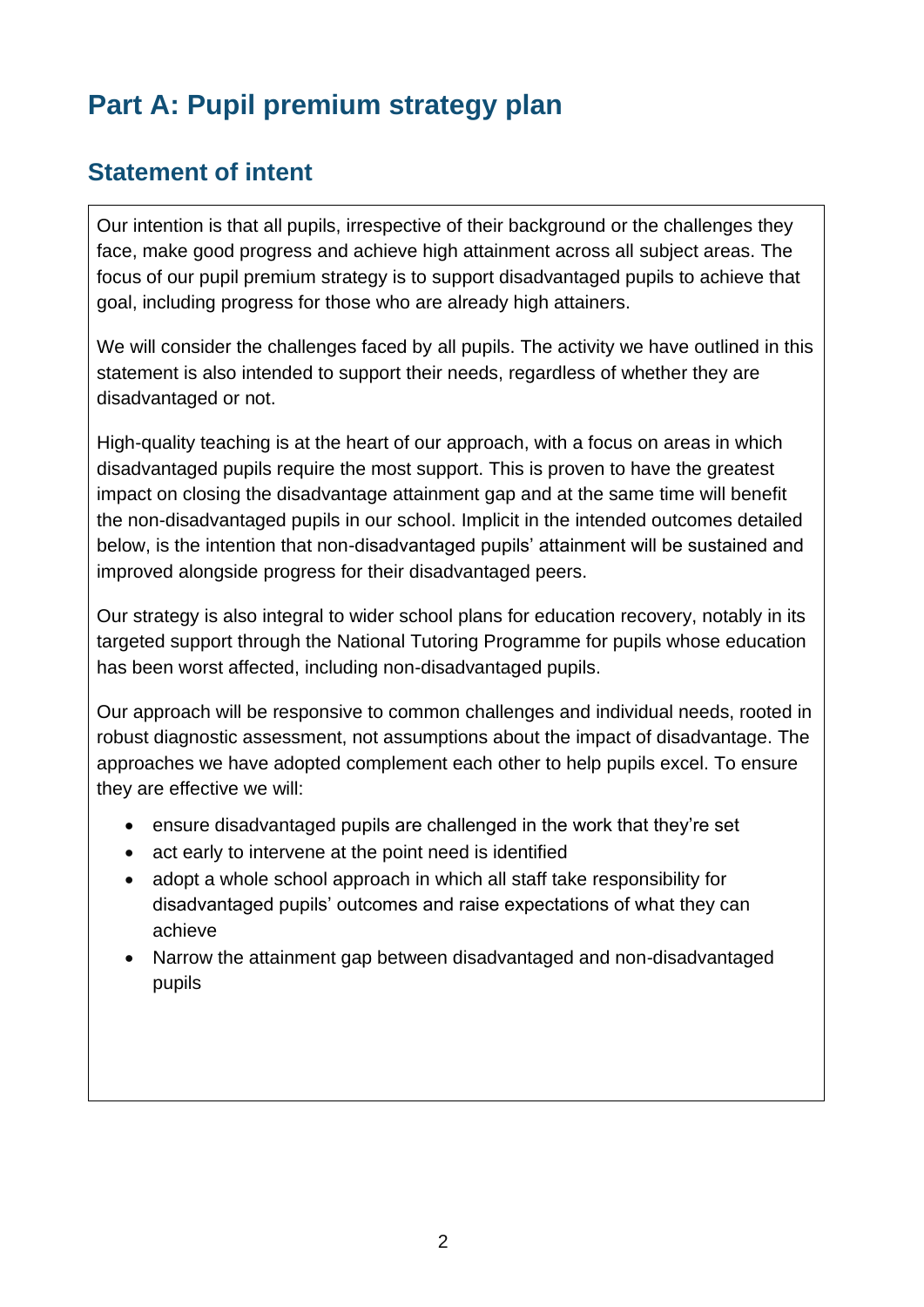### **Challenges**

This details the key challenges to achievement that we have identified among our disadvantaged pupils.

| <b>Challenge</b><br>number | <b>Detail of challenge</b>                                                                                                                                                                                                                         |
|----------------------------|----------------------------------------------------------------------------------------------------------------------------------------------------------------------------------------------------------------------------------------------------|
| 1                          | Assessments indicate that reading attainment among disadvantaged<br>pupils is below that of non-disadvantaged pupils. The children have<br>gaps and misconceptions and find it difficult to retain phonics<br>knowledge.                           |
| 2                          | Observations and discussions with pupils indicate that many<br>disadvantaged pupils have underdeveloped oral language skills and<br>vocabulary gaps, they do not read regularly at home.                                                           |
| 3                          | Writing attainment among disadvantaged pupils is below that of non-<br>disadvantaged pupils. Children find it difficult to recall prior knowledge<br>and apply this to their own writing.                                                          |
| 4                          | Assessments indicate that maths attainment among disadvantaged<br>pupils is below that of non-disadvantaged pupils. The children have<br>gaps in their knowledge and are unable to recall prior knowledge or<br>apply taught strategies.           |
| 5                          | Absence analysis indicates that the attendance of disadvantaged pupils<br>is below non-disadvantaged pupils (85% compared to 92%). Punctuality<br>is also below for disadvantaged pupils (1.74% compared to 0.65 for<br>non-disadvantaged pupils). |
| 6                          | Observations indicate that the education and wellbeing of many of our<br>disadvantaged pupils have been impacted by partial school closures This<br>includes social and emotional issues.                                                          |

#### **Intended outcomes**

This explains the outcomes we are aiming for **by the end of our current strategy plan**, and how we will measure whether they have been achieved.

| Intended outcome                            | <b>Success criteria</b>                                                                 |
|---------------------------------------------|-----------------------------------------------------------------------------------------|
| Disadvantaged pupils and those who have     | End of summer 2022 and 2023 data will                                                   |
| 'fallen behind' make accelerated progress   | show that $95 - 100\%$ of disadvantaged                                                 |
| and catch-up or exceed prior attainment     | pupils have made expected progress from                                                 |
| standards.                                  | the previous summer.                                                                    |
| Ensure pupils receive targeted high-quality | End of summer data will also show that $10 -$                                           |
| intervention monitored by the intervention  | 20% of disadvantaged pupils will have made                                              |
| leader.                                     | accelerated progress.                                                                   |
|                                             | Analysis of interventions will show that<br>interventions have had a positive impact on |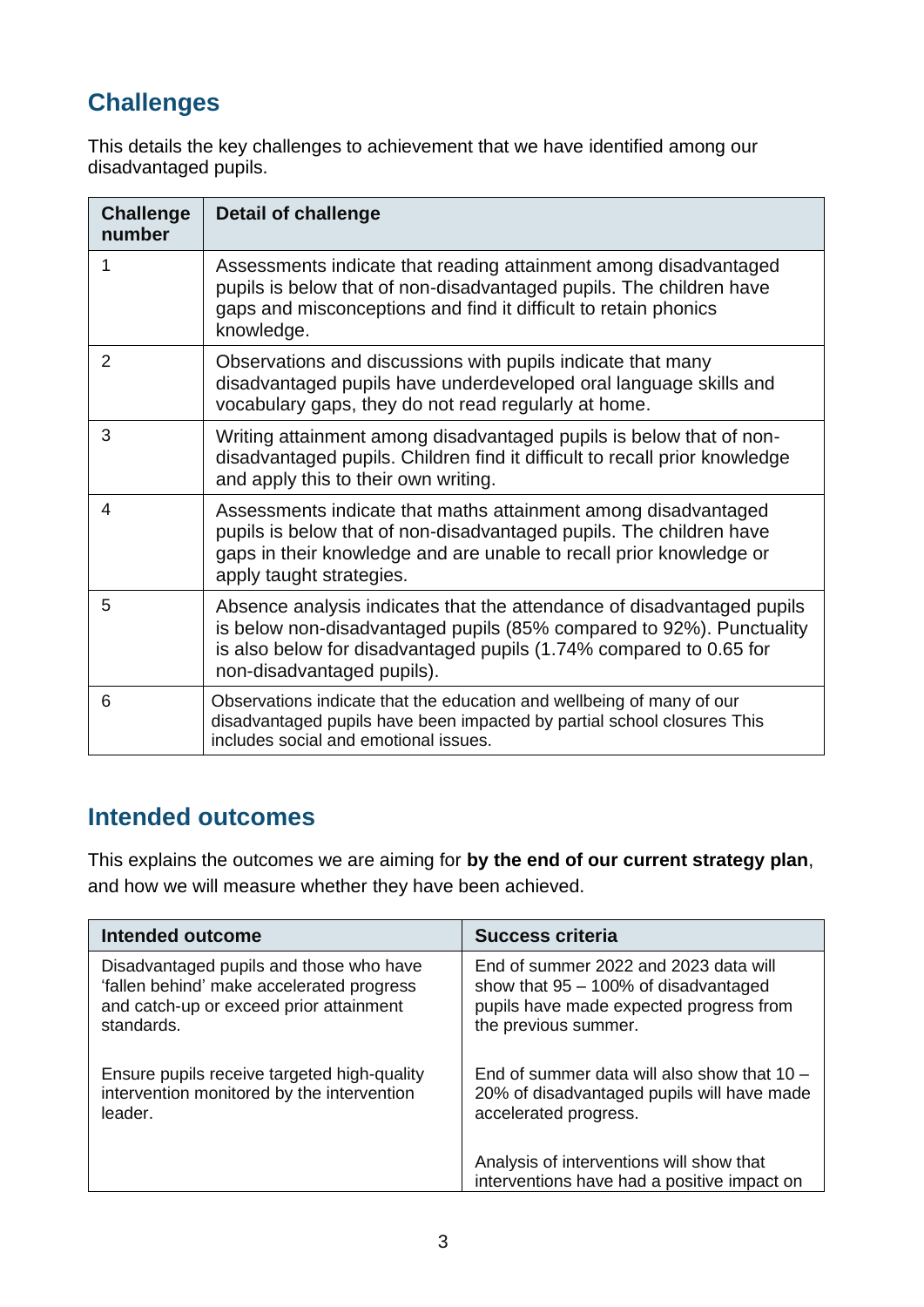|                                                                                                                                                                | disadvantaged pupil's learning and has<br>helped in accelerating their learning.                                                                                            |
|----------------------------------------------------------------------------------------------------------------------------------------------------------------|-----------------------------------------------------------------------------------------------------------------------------------------------------------------------------|
| Disadvantaged pupils achieve the expected                                                                                                                      | Pupils achieve national average expected                                                                                                                                    |
| standard in the Y2 and Y1 Phonics Screen                                                                                                                       | standard in PSC                                                                                                                                                             |
| All disadvantaged pupils will meet national                                                                                                                    | Disadvantaged pupils will match or exceed                                                                                                                                   |
| expectations for attendance/persistent                                                                                                                         | national attendance averaged for non-                                                                                                                                       |
| absence.                                                                                                                                                       | disadvantaged pupils.                                                                                                                                                       |
| Pupils and families with identified social,<br>emotional or health needs are well supported<br>by school staff so that the needs are removed<br>or alleviated. | SENCo and Headteacher identify and<br>support families and pupils and work to<br>alleviate barriers to learning.                                                            |
| Develop pupils social and emotional<br>wellbeing through targeted interventions and<br>whole class support.                                                    | Identified pupils are invited to Nurture and<br>Cool Kids sessions with support staff.<br>Vulnerable disadvantaged pupils are<br>allocated a mentor who will meet with them |
| Provide enrichment activities for pupils to                                                                                                                    | regularly and provide support/alleviate                                                                                                                                     |
| engage with the wider curriculum.                                                                                                                              | barriers.                                                                                                                                                                   |

#### **Activity in this academic year**

This details how we intend to spend our pupil premium (and recovery premium funding) **this academic year** to address the challenges listed above.

#### **Teaching (for example, CPD, recruitment and retention)**

Budgeted cost: £24,000

| <b>Activity</b>                                                                                                                                | <b>Evidence that supports this</b><br>approach                                                                                                                                   | <b>Challenge</b><br>number(s)<br>addressed |
|------------------------------------------------------------------------------------------------------------------------------------------------|----------------------------------------------------------------------------------------------------------------------------------------------------------------------------------|--------------------------------------------|
| Funding for additional teacher to<br>provide cover for SENCo in order to<br>run whole school coaching for<br>teachers and teaching assistants. | Provision of Quality First Teaching,<br>mastery curriculum and effective<br>challenge for pupils identified as<br>needing to catch-up.<br><b>School Improvement Planning/EEF</b> | 1, 2, 3, 4                                 |
| Provide targeted, structured<br>interventions to pupils across the<br>whole school using catch-up<br>funding and Pupil Premium funding.        | <b>Small group tuition/EEF</b>                                                                                                                                                   |                                            |
| Interventions to be monitored and<br>evaluated by the Assistant<br>Headteacher                                                                 |                                                                                                                                                                                  |                                            |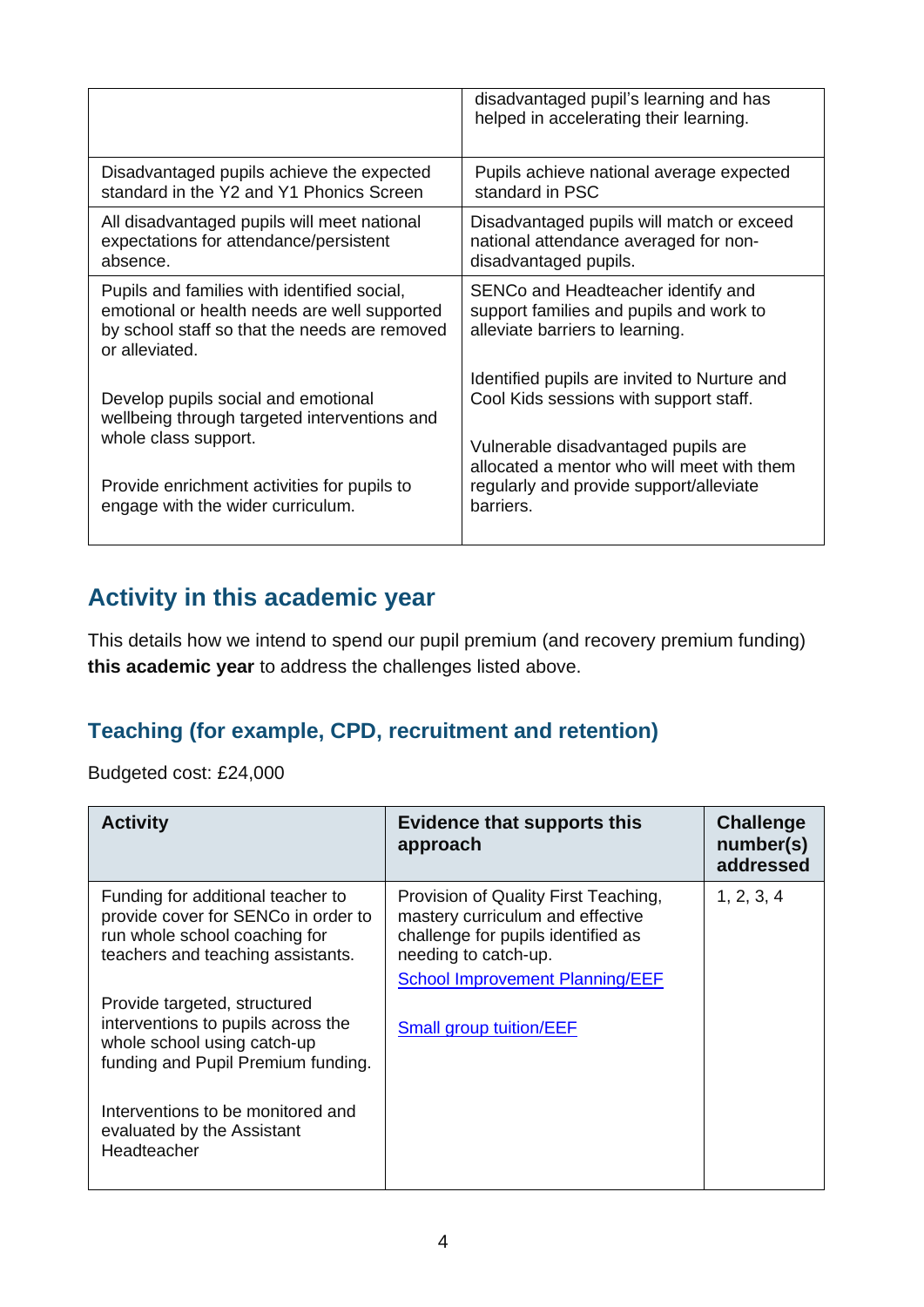| Interventions to be carried out by<br>experienced teachers (via the<br>National Tutoring Programme) and<br>Teaching Assistants within school.                                          |                                                                                                                        |            |
|----------------------------------------------------------------------------------------------------------------------------------------------------------------------------------------|------------------------------------------------------------------------------------------------------------------------|------------|
| Allocation of funds towards<br><b>Continuing Professional</b><br>Development (CPD) for teachers<br>and TAs across school. Impact of<br>each CPD event to be recorded<br>and monitored. | Quality first teaching / at least good<br>teaching in all classes every day.<br><b>Using Pupil Premium effectively</b> | 1, 2, 3, 4 |

#### **Targeted academic support (for example, tutoring, one-to-one support structured interventions)**

Budgeted cost: £11,500

| <b>Activity</b>                                                                                                                                                                                | <b>Evidence that supports this</b><br>approach                                                                                                                                                                                                                                                                                                                                 | <b>Challenge</b><br>number(s)<br>addressed |
|------------------------------------------------------------------------------------------------------------------------------------------------------------------------------------------------|--------------------------------------------------------------------------------------------------------------------------------------------------------------------------------------------------------------------------------------------------------------------------------------------------------------------------------------------------------------------------------|--------------------------------------------|
| Engage with the National Tutoring<br>Programme to provide a blend of<br>tuition, mentoring and school-led<br>tutoring for pupils whose education<br>has been most impacted by the<br>pandemic. | Provision of interventions and<br>challenge teaching for children<br>identified as needing to catch-up.<br><b>Using Pupil Premium effectively</b><br><b>School Improvement Planning/EEF</b><br><b>Small group tuition/EEF</b>                                                                                                                                                  | 1, 2, 3, 4                                 |
| Additional phonics sessions<br>targeted at disadvantaged pupils<br>who require further phonics<br>support.                                                                                     | Phonics approaches have a strong<br>evidence base indicating a positive<br>impact on pupils, particularly from<br>disadvantaged backgrounds. Targeted<br>phonics interventions have been<br>shown to be more effective when<br>delivered as regular sessions over a<br>period of up to 12 weeks.<br><b>Phonics/Toolkit Strand/Education</b><br><b>Endowment Foundation/EEF</b> | 1, 2                                       |
| Allocation of funds for reading,<br>writing and maths initiatives,<br>subscriptions and high quality texts.                                                                                    | Quality first teaching / at least good<br>teaching in all classes every day.<br><b>Using Pupil Premium effectively</b>                                                                                                                                                                                                                                                         | 1, 2, 3, 4                                 |
| Enhancement of maths teaching<br>and curriculum planning in line with<br>DfE and EEF guidance.                                                                                                 | DfE non-statutory guidance produced<br>in conjunction with the National Centre<br>for Excellence in the Teaching of<br>Mathematics, drawing on evidence-<br>based approaches.<br><b>Maths Guidance/Ready to progress</b>                                                                                                                                                       | $\overline{4}$                             |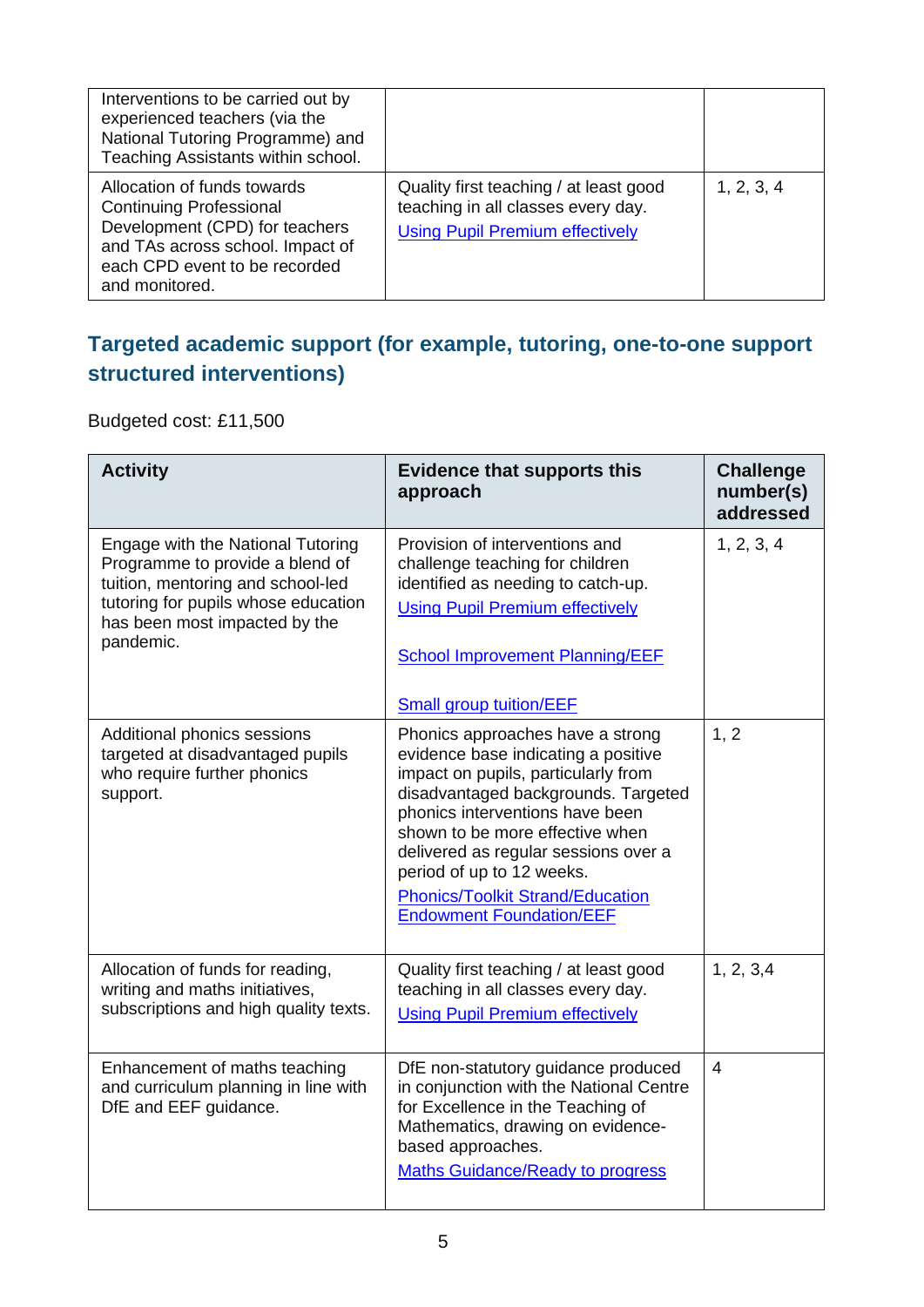|  | <b>Improving Mathematics in Key Stages</b><br>and 3 |  |
|--|-----------------------------------------------------|--|
|--|-----------------------------------------------------|--|

#### **Wider strategies (for example, related to attendance, behaviour, wellbeing)**

Budgeted cost: £2,500

| <b>Activity</b>                                                                                                                                                                           | <b>Evidence that supports this</b><br>approach                                                                                                   | <b>Challenge</b><br>number(s)<br>addressed |
|-------------------------------------------------------------------------------------------------------------------------------------------------------------------------------------------|--------------------------------------------------------------------------------------------------------------------------------------------------|--------------------------------------------|
| Social worker student placement<br>through University of W-ton: 70 day<br>placement for student to work with<br>pupils and their families to support<br>social, emotional and well-being. | Social and emotional learning/EEF                                                                                                                | 6                                          |
| SENCo to support and liaise with<br>social worker and pupils/families.                                                                                                                    |                                                                                                                                                  |                                            |
| Whole staff training on behaviour<br>management and strategies to<br>improve pupil behaviour,<br>particularly during break and<br>lunchtimes.                                             | Targeted interventions and universal<br>approaches can have positive overall<br>effects.<br><b>Behaviour interventions/EEF</b>                   | 5, 6                                       |
|                                                                                                                                                                                           |                                                                                                                                                  |                                            |
| Embedding principles of good<br>practice set out in the DfE's<br><b>Improving School Attendance</b><br>advice.                                                                            | The DfE guidance has been informed<br>by engagement with schools that have<br>significantly reduced levels of absence<br>and persistent absence. | 5                                          |
| Attendance officer to monitor and<br>liaise with Headteacher in order to<br>improve attendance.                                                                                           |                                                                                                                                                  |                                            |

#### **Total budgeted cost: £38,000**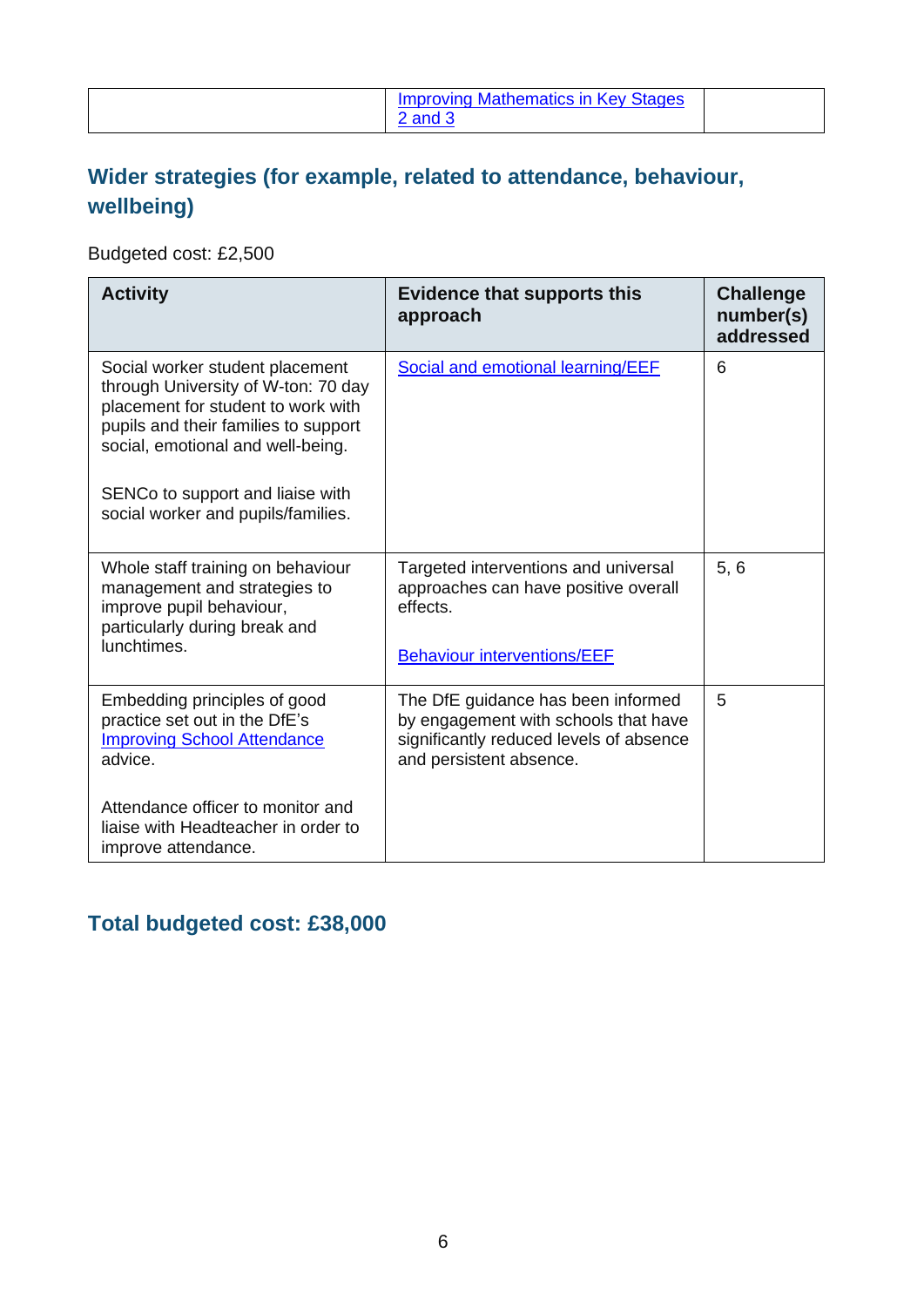# **Part B: Review of outcomes in the previous academic year**

#### **Pupil premium strategy outcomes**

This details the impact that our pupil premium activity had on pupils in the 2020 to 2021 academic year.

Our internal assessments during 2020/21 suggested that the performance of disadvantaged pupils was lower than non-disadvantaged pupils in key areas of the curriculum, specifically in key stage one.

Our assessment of the reasons for these outcomes points primarily to Covid-19 impact which disrupted all our subject areas to varying degrees. As evidenced in schools across the country, school closure was most detrimental to our disadvantaged pupils, and they were not able to benefit from our pupil premium funded improvements to teaching and targeted interventions to the degree we had intended. The impact was mitigated by our resolution to maintain a high quality curriculum, including during periods of partial closure, was aided by the use of online resources such as those provided by Oak National Academy.

Our observations indicated that pupil behaviour, wellbeing and mental health were significantly impacted last year, primarily due to COVID-19 related issues. The impact was particularly acute for disadvantaged pupils. We used pupil premium funding to provide wellbeing support for all pupils and targeted interventions when required. Forest Schools significantly supported pupil's social and emotional wellbeing.

#### **Externally provided programmes**

*Please include the names of any non-DfE programmes that you purchased in the previous academic year. This will help the Department for Education identify which ones are popular in England*

| <b>Programme</b>              | <b>Provider</b>            |
|-------------------------------|----------------------------|
| <b>Times Tables Rockstars</b> | <b>TT Rockstars</b>        |
| Literacy Shed +               | Ed Shed                    |
| Espresso                      | <b>Discovery Education</b> |